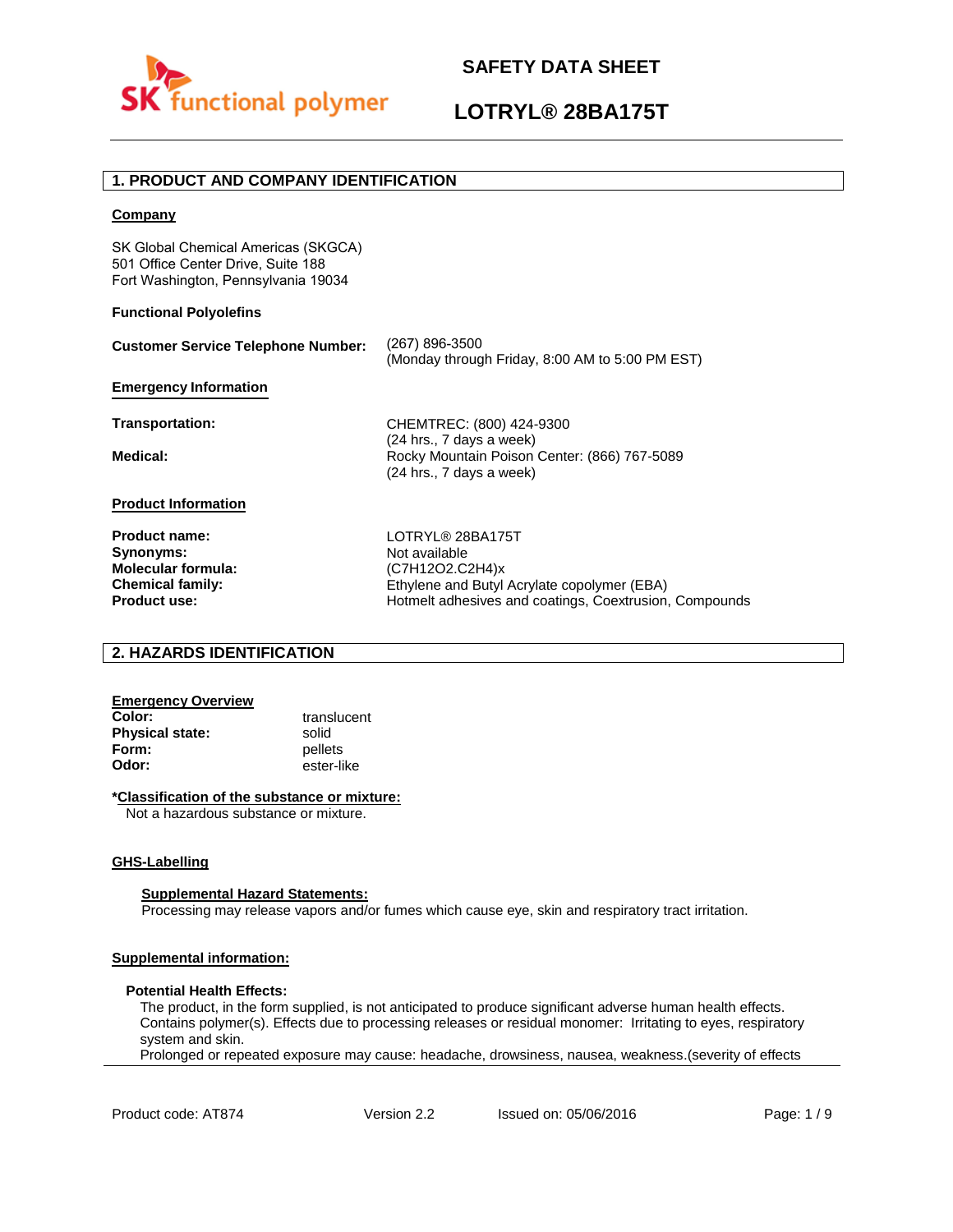

## **LOTRYL® 28BA175T**

depends on extent of exposure) .

### **Other:**

Handle in accordance with good industrial hygiene and safety practice. (pellets/granules) This product may release fume and/or vapor of variable composition depending on processing time and temperature.

## **3. COMPOSITION/INFORMATION ON INGREDIENTS**

| <b>Chemical Name</b>                                  | CAS-No.    | Wt/Wt        | <b>GHS Classification**</b> |
|-------------------------------------------------------|------------|--------------|-----------------------------|
| 2-Propenoic acid, butyl ester, polymer with<br>ethene | 25750-84-9 | $\leq$ 100 % | Not classified              |

\*\*For the full text of the H-Statements mentioned in this Section, see Section 16.

## **4. FIRST AID MEASURES**

### **4.1. Description of necessary first-aid measures:**

#### **Inhalation:**

If inhaled, remove victim to fresh air.

#### **Skin:**

In case of contact, immediately flush skin with plenty of water. If molten polymer gets on the skin, cool rapidly with cold water. Do not peel solidified product off the skin. Obtain medical treatment for thermal burns. Remove material from clothing. Wash clothing before reuse. Thoroughly clean shoes before reuse.

## **Eyes:**

Immediately flush eye(s) with plenty of water. Obtain medical treatment for thermal burns.

## **Ingestion:**

If swallowed, DO NOT induce vomiting. Get medical attention. Never give anything by mouth to an unconscious person.

## **4.2. Most important symptoms/effects, acute and delayed:**

For most important symptoms and effects (acute and delayed), see Section 2 (Hazard Statements and Supplemental Information) and Section 11 (Toxicology Information) of this SDS.

## **4.3. Indication of immediate medical attention and special treatment needed, if necessary:**

Unless otherwise noted in Notes to Physician, no specific treatment noted; treat symptomatically.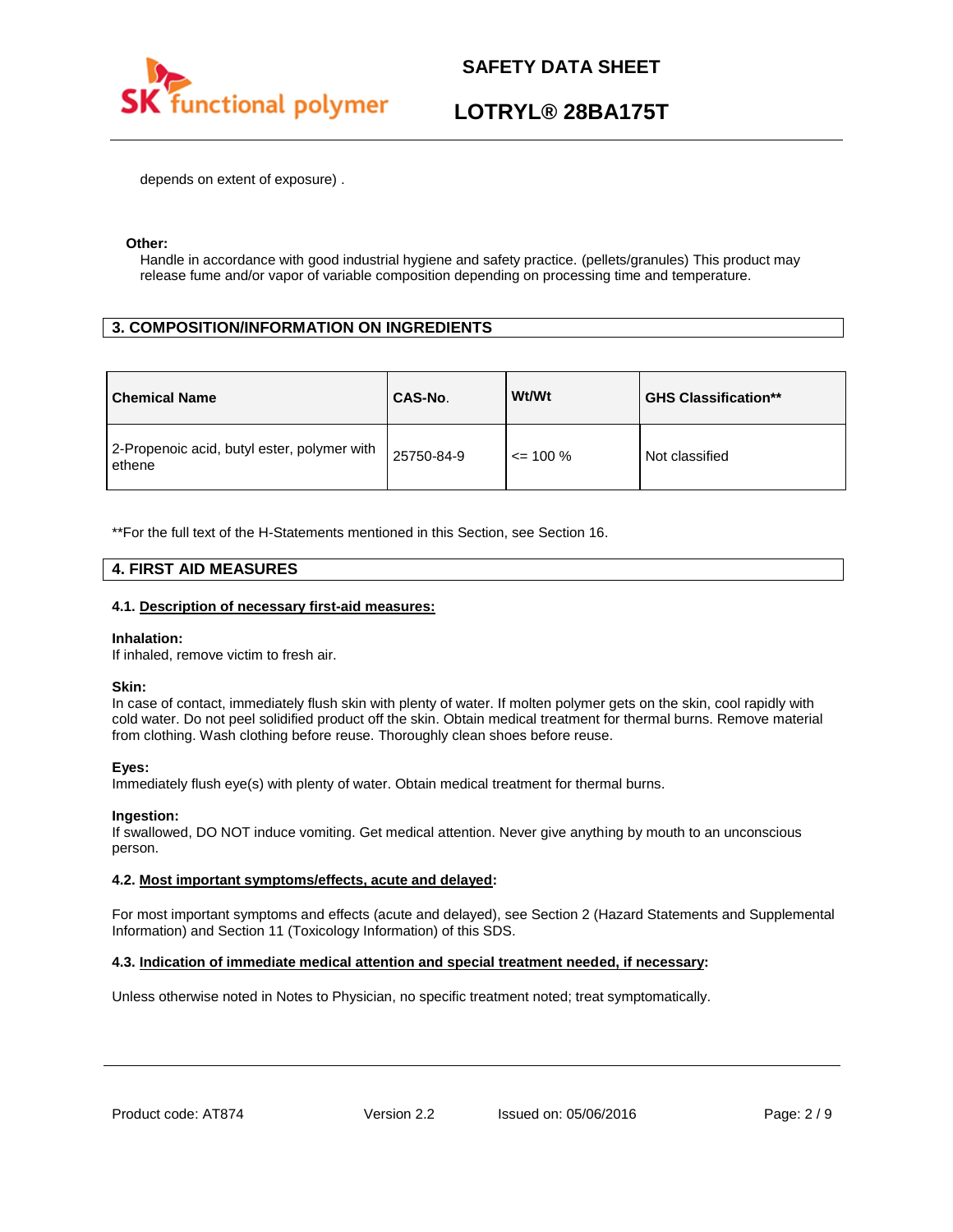

## **LOTRYL® 28BA175T**

## **5. FIREFIGHTING MEASURES**

### **Extinguishing media (suitable):**

Water spray, Carbon dioxide (CO2), Foam

#### **Protective equipment:**

Fire fighters and others who may be exposed to products of combustion should wear full fire fighting turn out gear (full Bunker Gear) and self-contained breathing apparatus (pressure demand / NIOSH approved or equivalent).

### **Further firefighting advice:**

Fire fighting equipment should be thoroughly decontaminated after use.

## **Fire and explosion hazards:**

When burned, the following hazardous products of combustion can occur: Carbon oxides Hazardous organic compounds

## **6. ACCIDENTAL RELEASE MEASURES**

### **Personal precautions, Emergency procedures, Methods and materials for containment/clean-up:**

Prevent further leakage or spillage if you can do so without risk. Ventilate the area. Sweep up and shovel into suitable properly labeled containers for prompt disposal. Possible fall hazard – floor may become slippery from leakage/spillage of product. Avoid dispersal of spilled material and runoff and contact with soil, waterways, drains and sewers. Consult a regulatory specialist to determine appropriate state or local reporting requirements, for assistance in waste characterization and/or hazardous waste disposal and other requirements listed in pertinent environmental permits.

#### **Protective equipment:**

Appropriate personal protective equipment is set forth in Section 8.

## **7. HANDLING AND STORAGE**

## **Handling**

#### **General information on handling:**

Avoid breathing dust.

Avoid breathing processing fumes or vapors.

Handle in accordance with good industrial hygiene and safety practices. These practices include avoiding unnecessary exposure and removal of material from eyes, skin, and clothing.

#### **Storage**

#### **General information on storage conditions:**

Keep in a dry, cool place. Store in closed containers, in a secure area to prevent container damage and subsequent spillage. Store away from moisture and heat to maintain the technical properties of the product.

### **Storage stability – Remarks:**

Stable under recommended storage conditions.

#### **Storage incompatibility – General:**  None known.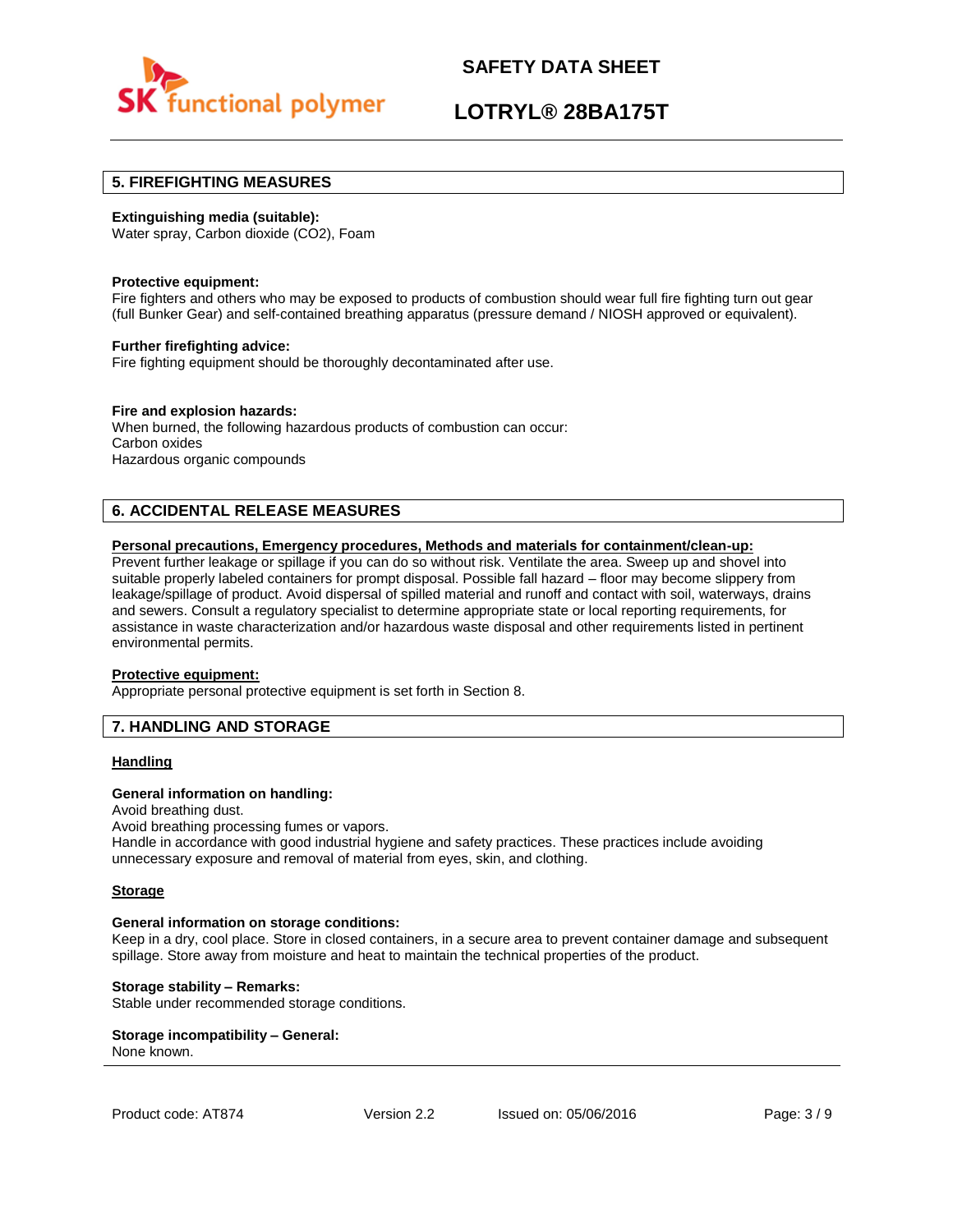

## **LOTRYL® 28BA175T**

## **Temperature tolerance – Do not store above:**

86 °F (30 °C)

## **8. EXPOSURE CONTROLS/PERSONAL PROTECTION**

## **Airborne Exposure Guidelines:**

## **Particles Not Otherwise Specified / Nuisance Dust (Proprietary)**

US. ACGIH Threshold Limit Values

| Form:                 | Inhalable particles.  |
|-----------------------|-----------------------|
| Time weighted average | $10 \text{ ma/m}$ 3   |
| Form:                 | Respirable particles. |
| Time weighted average | $3 \text{ mg/m}$      |

US. OSHA Table Z-1 Limits for Air Contaminants (29 CFR 1910.1000)

| Form: | Respirable fraction. |
|-------|----------------------|
| PEL:  | $5 \,\mathrm{mg/m}$  |

**Form:** Total dust PEL: 15 mg/m3

US. OSHA Table Z-3 (29 CFR 1910.1000)

| Form:                 | Respirable fraction.                           |
|-----------------------|------------------------------------------------|
| Time weighted average | 15 millions of particles per cubic foot of air |
| Form:                 | Total dust                                     |
| Time weighted average | 50 millions of particles per cubic foot of air |
| Form:                 | Respirable fraction.                           |
| Time weighted average | $5 \text{ mg/m}$                               |
| Form:                 | Total dust                                     |
| Time weighted average | $15 \text{ mg/m}$                              |

Only those components with exposure limits are printed in this section. Limits with skin contact designation above have skin contact effect. Air sampling alone is insufficient to accurately quantitate exposure. Measures to prevent significant cutaneous absorption may be required. Limits with a sensitizer designation above mean that exposure to this material may cause allergic reactions.

## **Engineering controls:**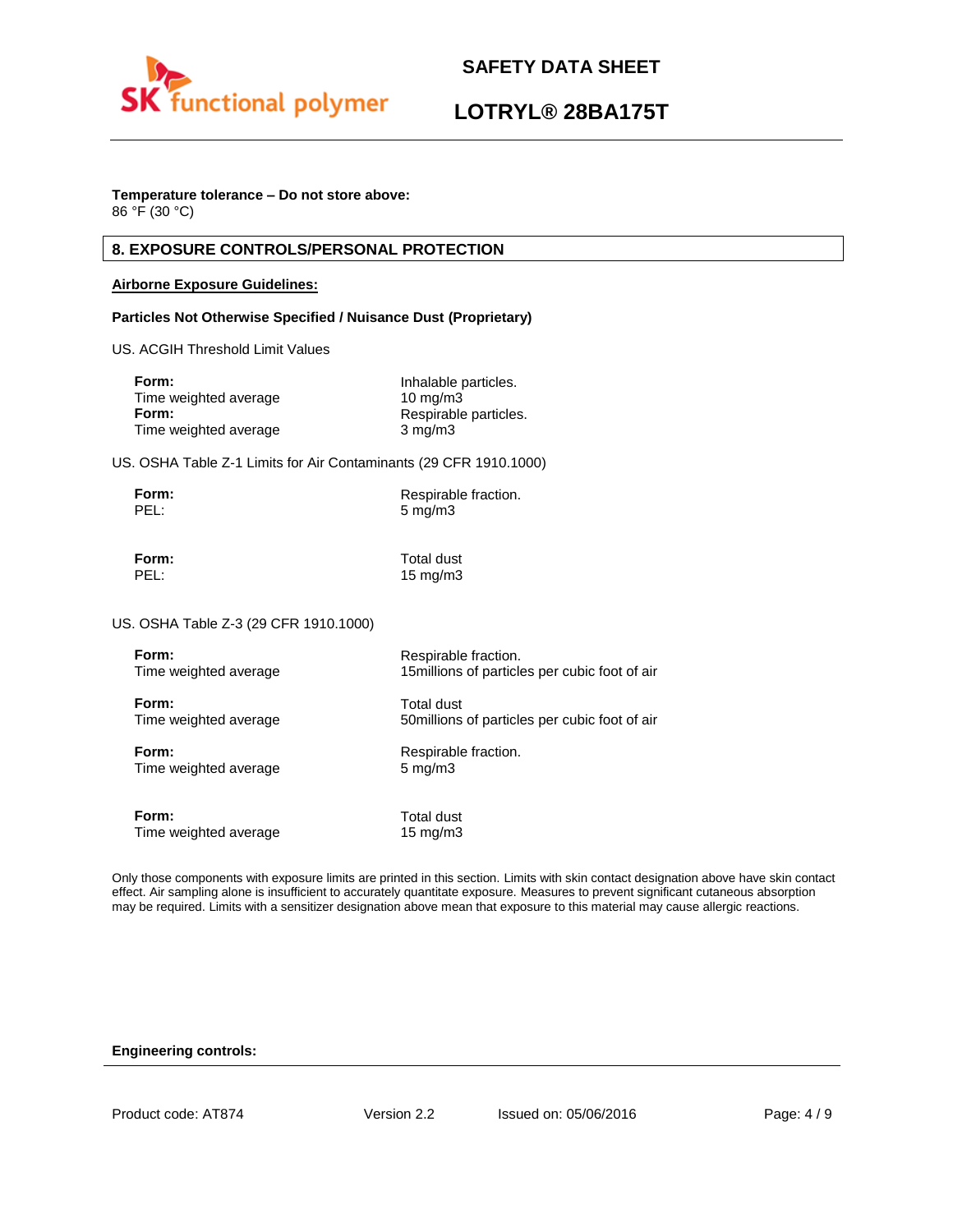

## **LOTRYL® 28BA175T**

Investigate engineering techniques to reduce exposures below airborne exposure limits or to otherwise reduce exposures. Provide ventilation if necessary to minimize exposures or to control exposure levels to below airborne exposure limits (if applicable see above).If practical, use local mechanical exhaust ventilation at sources of air contamination such as open process equipment.

### **Respiratory protection:**

Avoid breathing dust. Avoid breathing processing fumes or vapors. Where airborne exposure is likely or airborne exposure limits are exceeded (if applicable, see above), use NIOSH approved respiratory protection equipment appropriate to the material and/or its components and substances released during processing. Consult respirator manufacturer to determine appropriate type equipment for a given application. Observe respirator use limitations specified by NIOSH or the manufacturer. For emergency and other conditions where there may be a potential for significant exposure or where exposure limit may be significantly exceeded, use an approved full face positive-pressure, self-contained breathing apparatus or positive-pressure airline with auxiliary self-contained air supply. Respiratory protection programs must comply with 29 CFR § 1910.134.

### **Skin protection:**

Processing of this product releases vapors or fumes which may cause skin irritation. Minimize skin contamination by following good industrial hygiene practice. Wearing protective gloves is recommended. Wash hands and contaminated skin thoroughly after contact with processing fumes or vapors. Wash thoroughly after handling.

## **Eye protection:**

Use good industrial practice to avoid eye contact. Processing of this product releases vapors or fumes which may cause eye irritation. Where eye contact may be likely, wear chemical goggles and have eye flushing equipment available.

| Color:<br><b>Physical state:</b>     | translucent<br>solid          |
|--------------------------------------|-------------------------------|
| Form:                                | pellets                       |
| Odor:                                | ester-like                    |
| Odor threshold:                      | No data available             |
| <b>Flash point</b>                   | Not applicable                |
| <b>Auto-ignition</b><br>temperature: | approximately 662 °F (350 °C) |
| Lower flammable limit<br>$(LFL)$ :   | No data available             |
| Upper flammable limit<br>(UEL):      | No data available             |
| pH:                                  | Not applicable                |

## **9. PHYSICAL AND CHEMICAL PROPERTIES**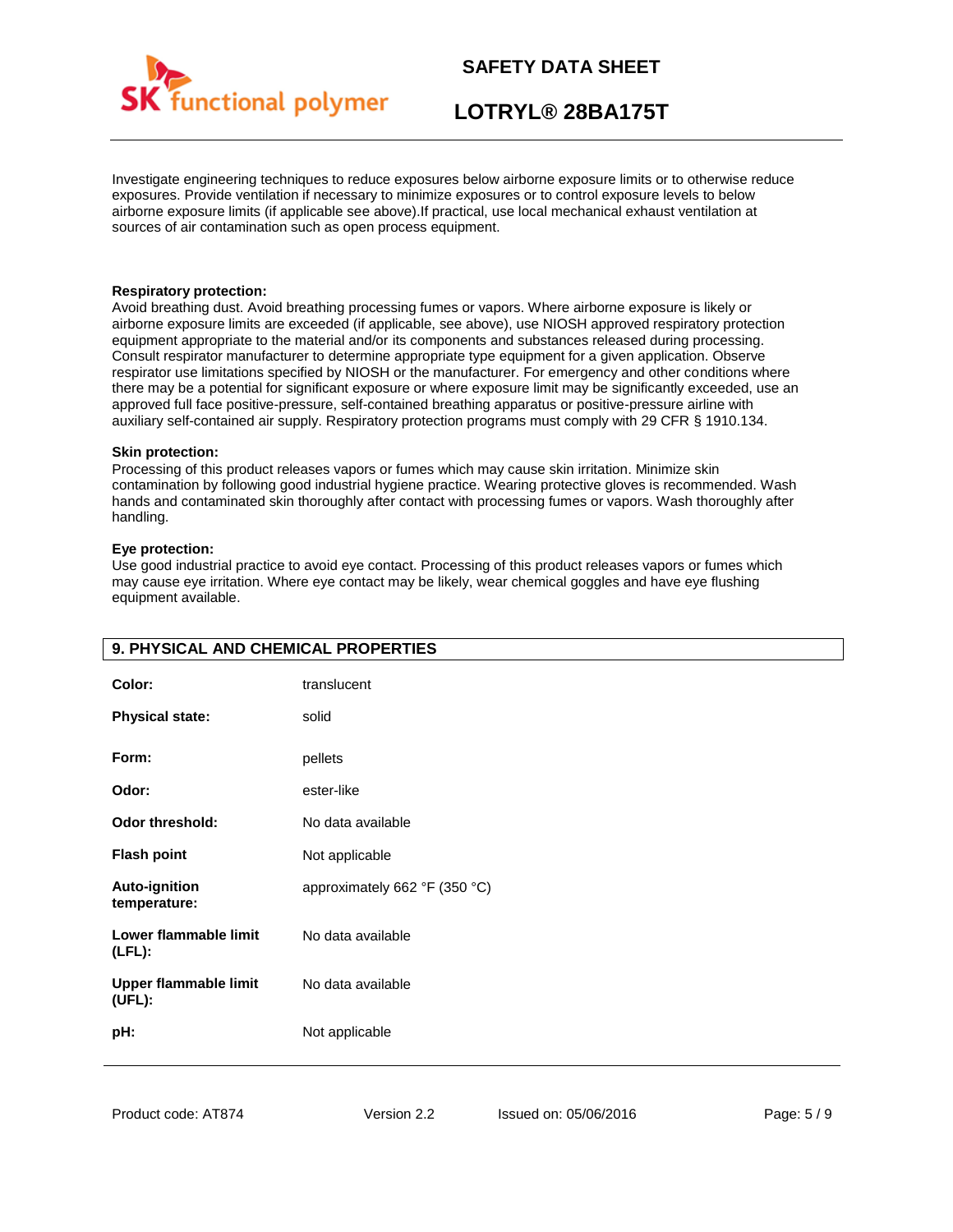

## **LOTRYL® 28BA175T**

| Density:                               | 0.92 - 0.98 g/cm3 (68 °F (20 °C))   |
|----------------------------------------|-------------------------------------|
| <b>Bulk density:</b>                   | 500 kg/m3 68 °F (20 °C)             |
| Vapor pressure:                        | Not applicable                      |
| Vapor density:                         | Not applicable                      |
| <b>Boiling point/boiling</b><br>range: | No data available                   |
| Melting point/range:                   | 140 - 212 °F (60 - 100 °C)          |
| <b>Freezing point:</b>                 | No data available                   |
| <b>Evaporation rate:</b>               | No data available                   |
| <b>Solubility in water:</b>            | 68 °F (20 °C) insoluble             |
| Viscosity, dynamic:                    | No data available                   |
| Oil/water partition<br>coefficient:    | No data available                   |
| <b>Thermal decomposition</b>           | $>662$ °F ( $>350$ °C)              |
| <b>Flammability:</b>                   | See GHS Classification in Section 2 |

## **10. STABILITY AND REACTIVITY**

## **Stability:**

The product is stable under normal handling and storage conditions.

## **Hazardous reactions:**

Hazardous polymerisation may occur.

## **Materials to avoid:**

None known.

## **Conditions / hazards to avoid:**

Avoid storing in moist and warm conditions. (to maintain the technical properties of the product). See Hazardous Decomposition Products below.

#### **Hazardous decomposition products:**

Thermal decomposition giving toxic, flammable, and / or corrosive products: Carbon oxides Hazardous organic compounds Acrylates Methacrylates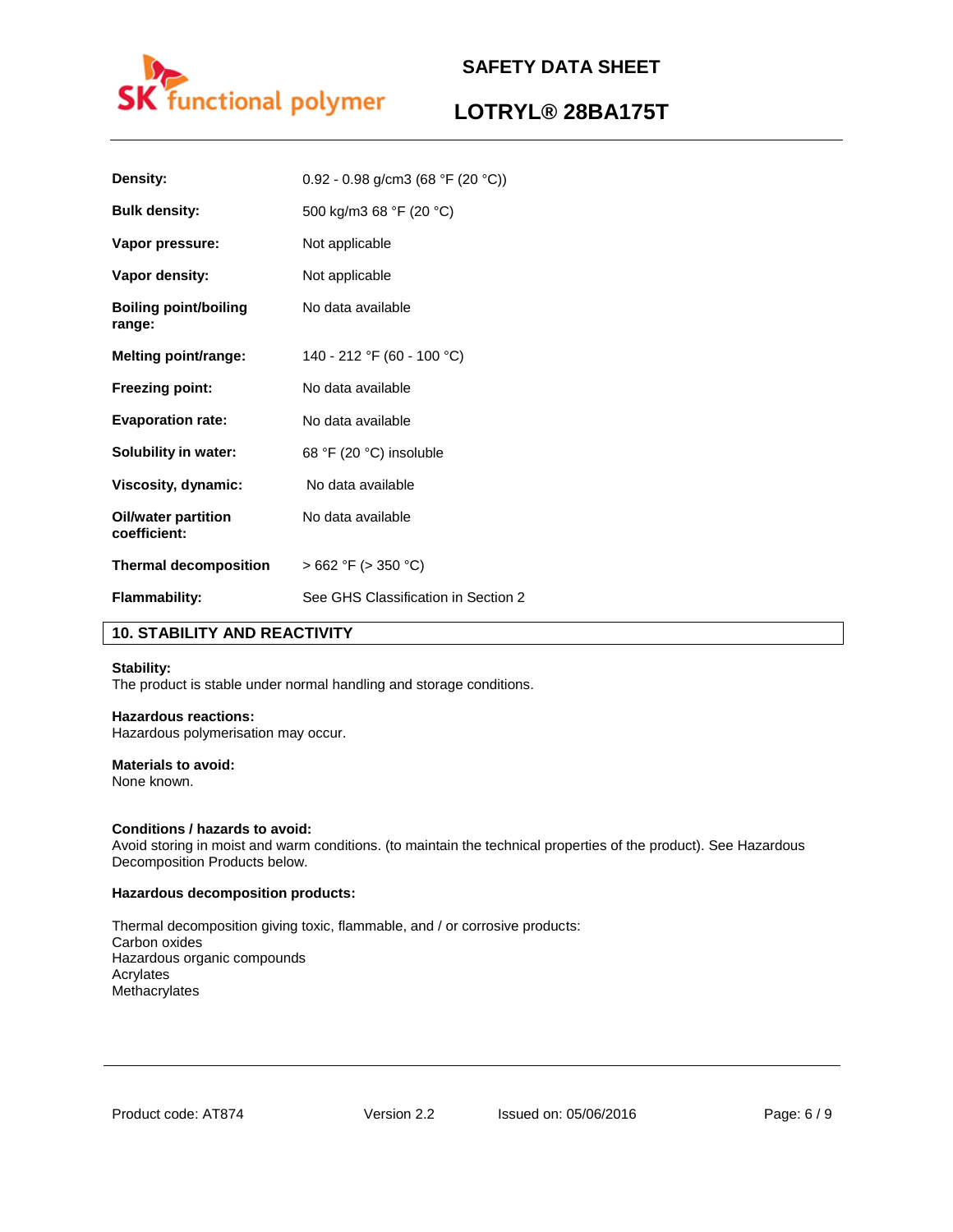

## **LOTRYL® 28BA175T**

## **11. TOXICOLOGICAL INFORMATION**

Data on this material and/or its components are summarized below.

### **Data for 2-Propenoic acid, butyl ester, polymer with ethene (25750-84-9)**

### **Other information**

The information presented is from representative materials in this chemical class. The results may vary depending on the test substance. Effects due to processing releases or residual monomer: Possible cross sensitization with other acrylates and methacrylates

## **12. ECOLOGICAL INFORMATION**

### **Chemical Fate and Pathway**

No data are available.

### **Ecotoxicology**

No data are available.

## **13. DISPOSAL CONSIDERATIONS**

#### **Waste disposal:**

Where possible recycling is preferred to disposal or incineration. If recycling is not an option, incinerate or dispose of in accordance with federal, state, and local regulations. Pigmented, filled and/or solvent laden product may require special disposal practices in accordance with federal, state and local regulations. Consult a regulatory specialist to determine appropriate state or local reporting requirements, for assistance in waste characterization and/or hazardous waste disposal and other requirements listed in pertinent environmental permits. Note: Chemical additions to, processing of, or otherwise altering this material may make this waste management information incomplete, inaccurate, or otherwise inappropriate. Furthermore, state and local waste disposal requirements may be more restrictive or otherwise different from federal laws and regulations.

## **14. TRANSPORT INFORMATION**

## **US Department of Transportation (DOT):** not regulated

**International Maritime Dangerous Goods Code (IMDG):** not regulated

| <b>15. REGULATORY INFORMATION</b> |               |                                                                  |
|-----------------------------------|---------------|------------------------------------------------------------------|
| <b>Chemical Inventory Status</b>  |               |                                                                  |
| EU. EINECS                        | <b>EINECS</b> | Conforms to                                                      |
| United States TSCA Inventory      | <b>TSCA</b>   | The components of this product are all on<br>the TSCA Inventory. |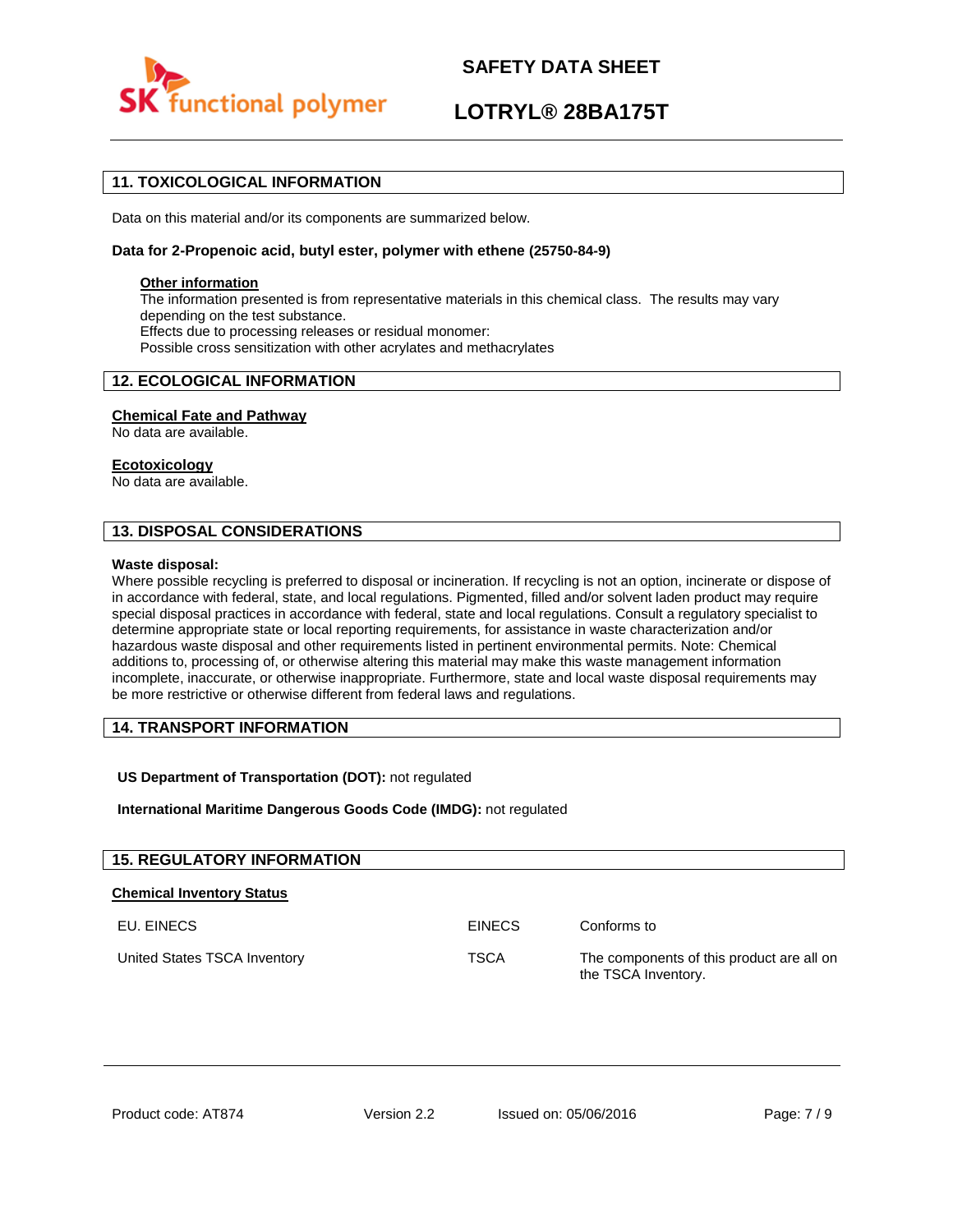

## **LOTRYL® 28BA175T**

| Canadian Domestic Substances List (DSL)                               | <b>DSL</b>  | All components of this product are on the<br>Canadian DSL |
|-----------------------------------------------------------------------|-------------|-----------------------------------------------------------|
| China. Inventory of Existing Chemical Substances in<br>China (IECSC)  | IECSC (CN)  | Conforms to                                               |
| Japan. ENCS - Existing and New Chemical<br>Substances Inventory       | ENCS (JP)   | Conforms to                                               |
| Japan. ISHL - Inventory of Chemical Substances                        | ISHL (JP)   | Conforms to                                               |
| Korea. Korean Existing Chemicals Inventory (KECI)                     | KECI (KR)   | Conforms to                                               |
| Philippines Inventory of Chemicals and Chemical<br>Substances (PICCS) | PICCS (PH)  | Conforms to                                               |
| Australia Inventory of Chemical Substances (AICS)                     | <b>AICS</b> | Conforms to                                               |

### **United States – Federal Regulations**

### **SARA Title III – Section 302 Extremely Hazardous Chemicals:**

The components in this product are either not SARA Section 302 regulated or regulated but present in negligible concentrations.

### **SARA Title III - Section 311/312 Hazard Categories:**

No SARA Hazards

#### **SARA Title III – Section 313 Toxic Chemicals:**

This material does not contain any chemical components with known CAS numbers that exceed the threshold (De Minimis) reporting levels established by SARA Title III, Section 313.

### **Comprehensive Environmental Response, Compensation, and Liability Act (CERCLA) - Reportable Quantity (RQ):**

The components in this product are either not CERCLA regulated, regulated but present in negligible concentrations, or regulated with no assigned reportable quantity.

#### **United States – State Regulations**

#### **New Jersey Right to Know**

No components are subject to the New Jersey Right to Know Act.

#### **Pennsylvania Right to Know**

#### Chemical name CAS-No.

2-Propenoic acid, butyl ester, polymer with ethene 25750-84-9

#### **California Prop. 65**

This product does not contain any chemicals known to the State of California to cause cancer, birth defects, or any other reproductive defects.

Product code: AT874 Version 2.2 Issued on: 05/06/2016 Page: 8/9